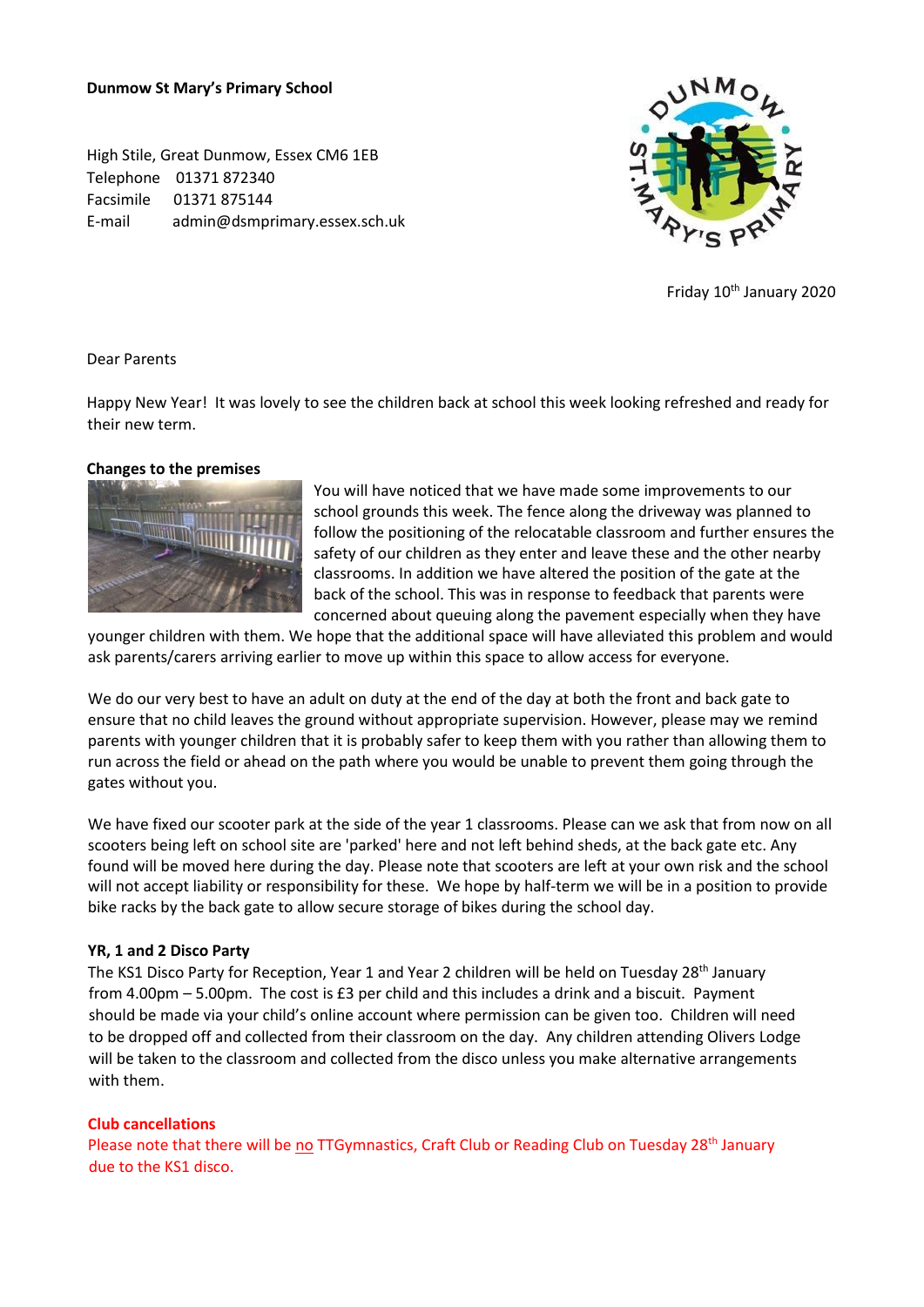# **Parent Assemblies – Spring term**

KS2 Assemblies are from 10.40 – 10.50am on a Wednesday in the hall. These assemblies are not a special presentation for parents, they are part of the normal timetable and their main purpose is for the children to share their work with the other children. However, parents are very welcome to attend. Please don't feel that it is expected that you will be there. If you do wish to come, please make sure you are here at 10.35 to be seated as the hall is very full and it is hard to come in once the assembly has started. KS1 assemblies are in the classroom at 2.55pm on a **Wednesday afternoon.**

| Wednesday 29 <sup>th</sup> January  | 3RB |                                     |                 |
|-------------------------------------|-----|-------------------------------------|-----------------|
| 10.40am                             |     |                                     |                 |
| Wednesday 5 <sup>th</sup> February  | 4LR |                                     |                 |
| 10.40am                             |     |                                     |                 |
| Wednesday 12 <sup>th</sup> February | 5SM |                                     |                 |
| 10.40am                             |     |                                     |                 |
| Half term                           |     |                                     |                 |
| Wednesday 26 <sup>th</sup> February | 6TH | Wednesday 26 <sup>th</sup> February | 1BI             |
| 10.40am                             |     | 2.55 <sub>pm</sub>                  |                 |
| Wednesday 4 <sup>th</sup> March     | 3SC | Wednesday 4 <sup>th</sup> March     | 2 <sub>BR</sub> |
| 10.40am                             |     | 2.55 <sub>pm</sub>                  |                 |
| Wednesday 11 <sup>th</sup> March    | 4LW | Wednesday 11 <sup>th</sup> March    | 1RF/GM          |
| 10.40am                             |     | 2.55 <sub>pm</sub>                  |                 |
| Wednesday 18 <sup>th</sup> March    | 5NR | Wednesday 18 <sup>th</sup> March    | 2SJ             |
| 10.40am                             |     | 2.55 <sub>pm</sub>                  |                 |
| Wednesday 25 <sup>th</sup> March    | 6BH |                                     |                 |
| 10.40am                             |     |                                     |                 |

# **NSPCC Number Day**



We will be supporting the NSPCC Number Day on Friday 7<sup>th</sup> February. Children will be allowed to wear a non-uniform school top with a number on to show their support. They will be asked to bring a donation (suggested amount £1) on this day.

Further details of the day will follow.

### **World Book Day**

This is celebrated this year on 5<sup>th</sup> March. We have decided to do something different this year and will not be asking the children to dress up on the day. We wanted to give parents/carers advance notice of this before anybody goes out and buys a costume in anticipation. Further details of this year's plans will follow in due course.

### **Lost Property**

Our lost property box is currently overflowing with coats, jumpers, cardigans and various other items. If you believe your child has lost an item of uniform etc then do please check the box by the office – items will very shortly be placed in our recycling bin if they remain unclaimed.

### **Head Lice/Nits**

We have a few cases of head lice/nits in school at the moment. Please ensure you are brushing and checking your child's hair for head lice/nits on a regular basis and dealing with the problem as soon as it is discovered. Some simple steps can be used to deal with head lice without the need for expensive treatments which are outlined on the NHS page of their website [https://www.nhs.uk/conditions/head-lice-and-nits/.](https://www.nhs.uk/conditions/head-lice-and-nits/)